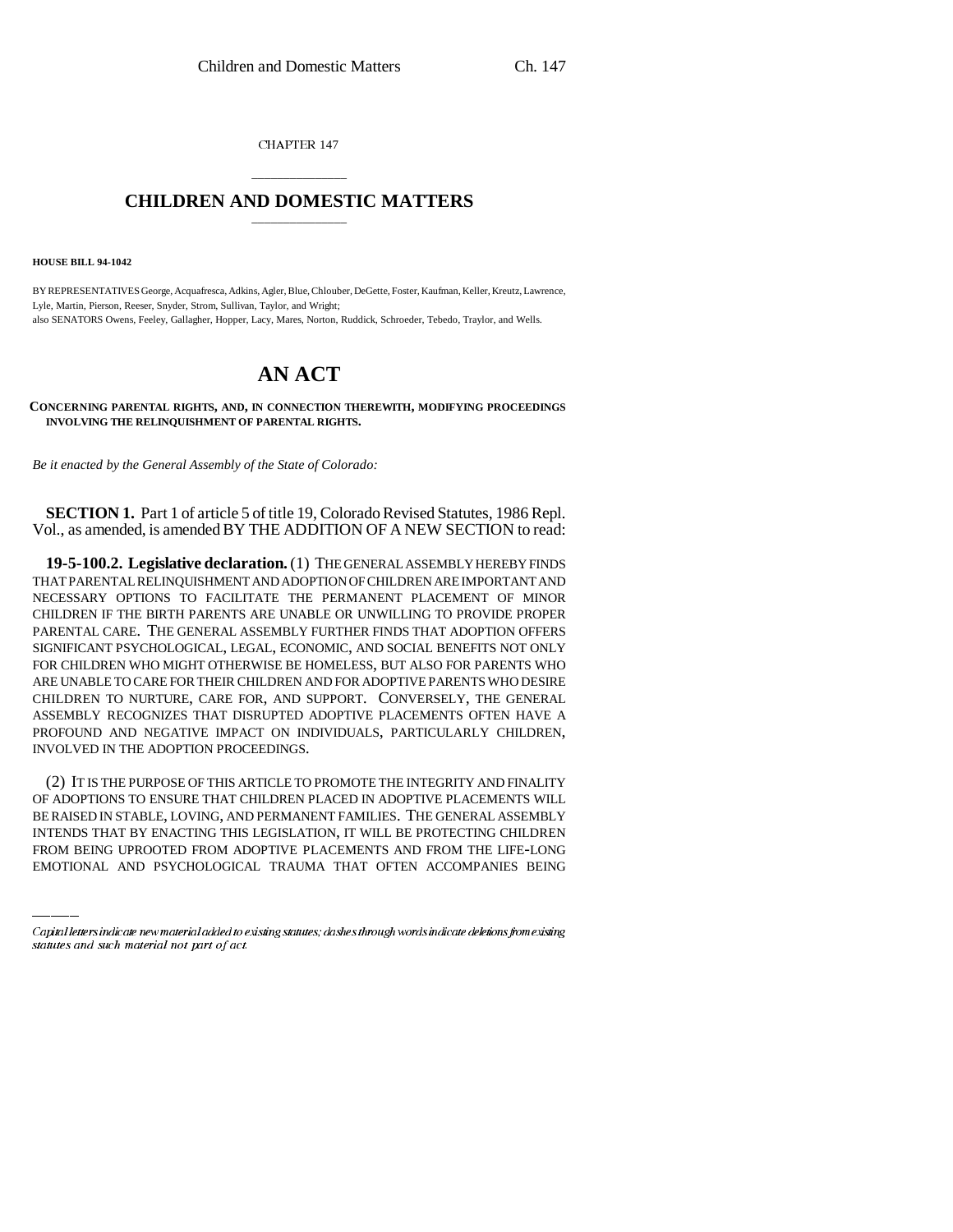INDISCRIMINATELY MOVED.

**SECTION 2.** 19-5-104, Colorado Revised Statutes, 1986 Repl. Vol., as amended, is amended BY THE ADDITION OF THE FOLLOWING NEW SUBSECTIONS to read:

**19-5-104. Final order of relinquishment.** (4.3) IF ONE PARENT FILES A PETITION FOR THE RELINQUISHMENT OF A CHILD AND THE AGENCY OR PERSON HAVING CUSTODY OF THE CHILD FILES A PETITION TO TERMINATE THE RIGHTS OF THE OTHER PARENT PURSUANT TO SECTION 19-5-105, THE COURT SHALL SET A HEARING, AS EXPEDITIOUSLY AS POSSIBLE, ON THE RELINQUISHMENT PETITION. A COURT MAY ENTER AN ORDER OF RELINQUISHMENT FOR THE PURPOSE OF ADOPTION PRIOR TO THE RELINQUISHMENT OR TERMINATION OF THE OTHER PARENT'S PARENTAL RIGHTS. EXCEPT AS OTHERWISE PROVIDED IN SUBSECTION (4.5) OF THIS SECTION, AN ORDER OF RELINQUISHMENT IS FINAL AND IRREVOCABLE.

(4.5) (a) A RELINQUISHMENT MAY BE REVOKED ONLY IF, WITHIN NINETY DAYS AFTER THE ENTRY OF THE RELINQUISHMENT ORDER, THE RELINQUISHING PARENT ESTABLISHES BY CLEAR AND CONVINCING EVIDENCE THAT SUCH RELINQUISHMENT WAS OBTAINED BY FRAUD OR DURESS.

(b) NOTWITHSTANDING PARAGRAPH (a) OF THIS SUBSECTION (4.5), A RELINQUISHMENT MAY NOT BE REVOKED ON THE BASIS THAT THE RELINQUISHMENT OR TERMINATION OF THE OTHER PARENT'S PARENTAL RIGHTS WAS NOT OBTAINED BECAUSE THE RELINQUISHING PARENT KNEW, BUT DID NOT DISCLOSE, THE NAME OR WHEREABOUTS OF SUCH OTHER PARENT.

(4.7) IF THE RELINQUISHMENT BY AN INDIVIDUAL IS REVOKED PURSUANT TO SUBSECTION (4.5) OF THIS SECTION AND NO GROUNDS EXIST UNDER SECTION 19-5-105 OR UNDER PART 6 OF ARTICLE 3 OF THIS TITLE FOR TERMINATING THE PARENTAL RIGHTS OF THAT INDIVIDUAL, THE COURT SHALL DISMISS ANY PROCEEDING FOR ADOPTION AND SHALL PROVIDE FOR THE CARE AND CUSTODY OF THE CHILD ACCORDING TO THE CHILD'S BEST INTERESTS.

**SECTION 3.** 19-5-105, Colorado Revised Statutes, 1986 Repl. Vol., as amended, is amended to read:

**19-5-105. Proceeding to terminate parent-child legal relationship.** (1) If one parent relinquishes or proposes to relinquish or consents to the adoption of a child, who does not have another presumed parent under section 19-4-105 (1) or has a parent whose relationship to the child has been determined by a court or a parent as to whom the child is a legitimate child under prior law of this state or under the law of another jurisdiction, or if a child otherwise becomes the subject of a relinquishment proceeding, the agency or person having custody of the child shall file a petition in the juvenile court to terminate the parent-child legal relationship of the other parent, unless the other parent's relationship to the child has been previously terminated or determined by a court not to exist. THIS SECTION APPLIES WHETHER OR NOT THE OTHER PARENT IS A PRESUMED PARENT PURSUANT TO SECTION 19-4-105 (1).

(2) In an effort to identify the other natural BIRTH parent, the court shall cause inquiry to be made of the known parent and any other appropriate person. The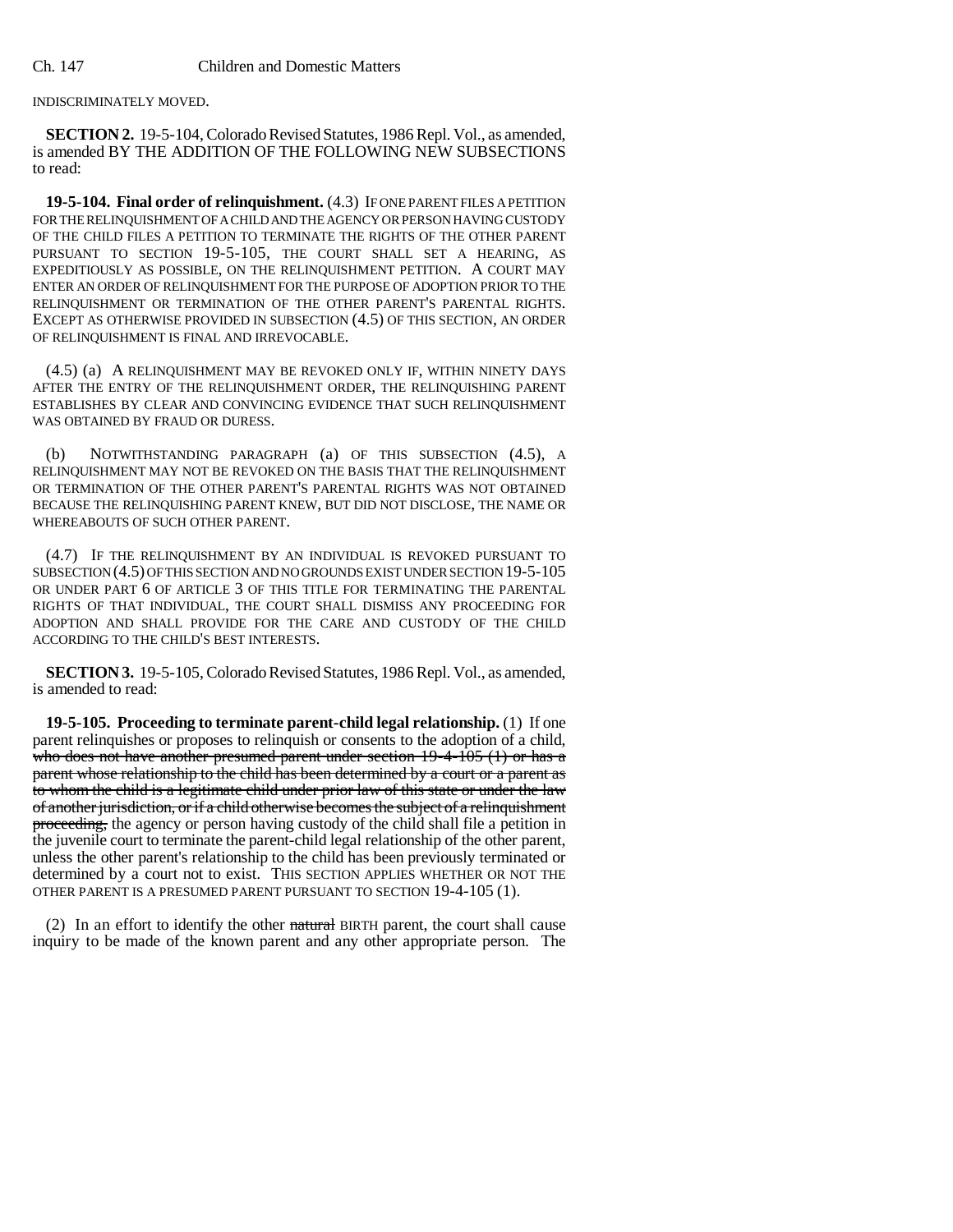inquiry shall include the following: Whether the mother was married at the time of conception of the child or at any time thereafter; whether the mother was cohabiting with a man at the time of conception or birth of the child; whether the mother has received support payments or promises of support with respect to the child or in connection with her pregnancy; or whether any man has formally or informally acknowledged or declared his possible paternity of the child.

(3) If, after the inquiry, the other natural BIRTH parent is identified to the satisfaction of the court or if more than one person is identified as a possible parent, each shall be given notice of the proceeding in accordance with subsection (5) of this section. If any of them fails to appear or, if appearing, fails to claim custodial rights, his CANNOT PERSONALLY ASSUME LEGAL AND PHYSICAL CUSTODY PROMPTLY, TAKING INTO ACCOUNT THE CHILD'S AGE, NEEDS, AND INDIVIDUAL CIRCUMSTANCES, SUCH PERSON'S parent-child legal relationship with reference to the child shall be terminated. If the other natural BIRTH parent or a person representing himself OR HERSELF to be the other natural BIRTH parent appears and claims custodial rights DEMONSTRATES THE DESIRE AND ABILITY TO PERSONALLY ASSUME LEGAL AND PHYSICAL CUSTODY OF THE CHILD PROMPTLY, TAKING INTO ACCOUNT THE CHILD'S AGE, NEEDS, AND INDIVIDUAL CIRCUMSTANCES, the court shall proceed to determine parentage under this article ARTICLE 4 OF THIS TITLE. If the court determines that the person is the other natural BIRTH parent, the court shall conduct a preliminary investigation SET A HEARING, AS EXPEDITIOUSLY AS POSSIBLE, to determine whether the interests of the child or of the community require that further action be taken. Based upon such investigation, the court shall:

(a) Award custody to the other natural parent; or

(b) Direct that a dependency and neglect action be filed pursuant to part 5 of article 3 of this title and make any appropriate order for the protection of the child during the pendency of the action. THE OTHER PARENT'S RIGHTS BE TERMINATED OR, IF THEY ARE NOT TERMINATED, TO DETERMINE WHETHER:

(a) TO AWARD CUSTODY TO THE OTHER BIRTH PARENT OR TO THE PHYSICAL CUSTODIAN OF THE CHILD; OR

(b) TO DIRECT THAT A DEPENDENCY AND NEGLECT ACTION BE FILED PURSUANT TO PART 5 OF ARTICLE 3 OF THIS TITLE WITH APPROPRIATE ORDERS FOR THE PROTECTION OF THE CHILD DURING THE PENDENCY OF THE ACTION.

(3.1) THE COURT MAY ORDER THE TERMINATION OF THE OTHER BIRTH PARENT'S PARENTAL RIGHTS UPON A FINDING THAT TERMINATION IS IN THE BEST INTERESTS OF THE CHILD AND THAT THERE IS CLEAR AND CONVINCING EVIDENCE OF ONE OR MORE OF THE FOLLOWING:

(a) THAT THE PARENT IS UNFIT. IN CONSIDERING THE FITNESS OF THE CHILD'S PARENT, THE COURT SHALL CONSIDER, BUT SHALL NOT BE LIMITED TO, THE FOLLOWING:

(I) EMOTIONAL ILLNESS, MENTAL ILLNESS, OR MENTAL DEFICIENCY OF THE PARENT OF SUCH DURATION OR NATURE AS TO RENDER THE PARENT UNLIKELY, WITHIN A REASONABLE PERIOD OF TIME, TO CARE FOR THE ONGOING PHYSICAL, MENTAL, AND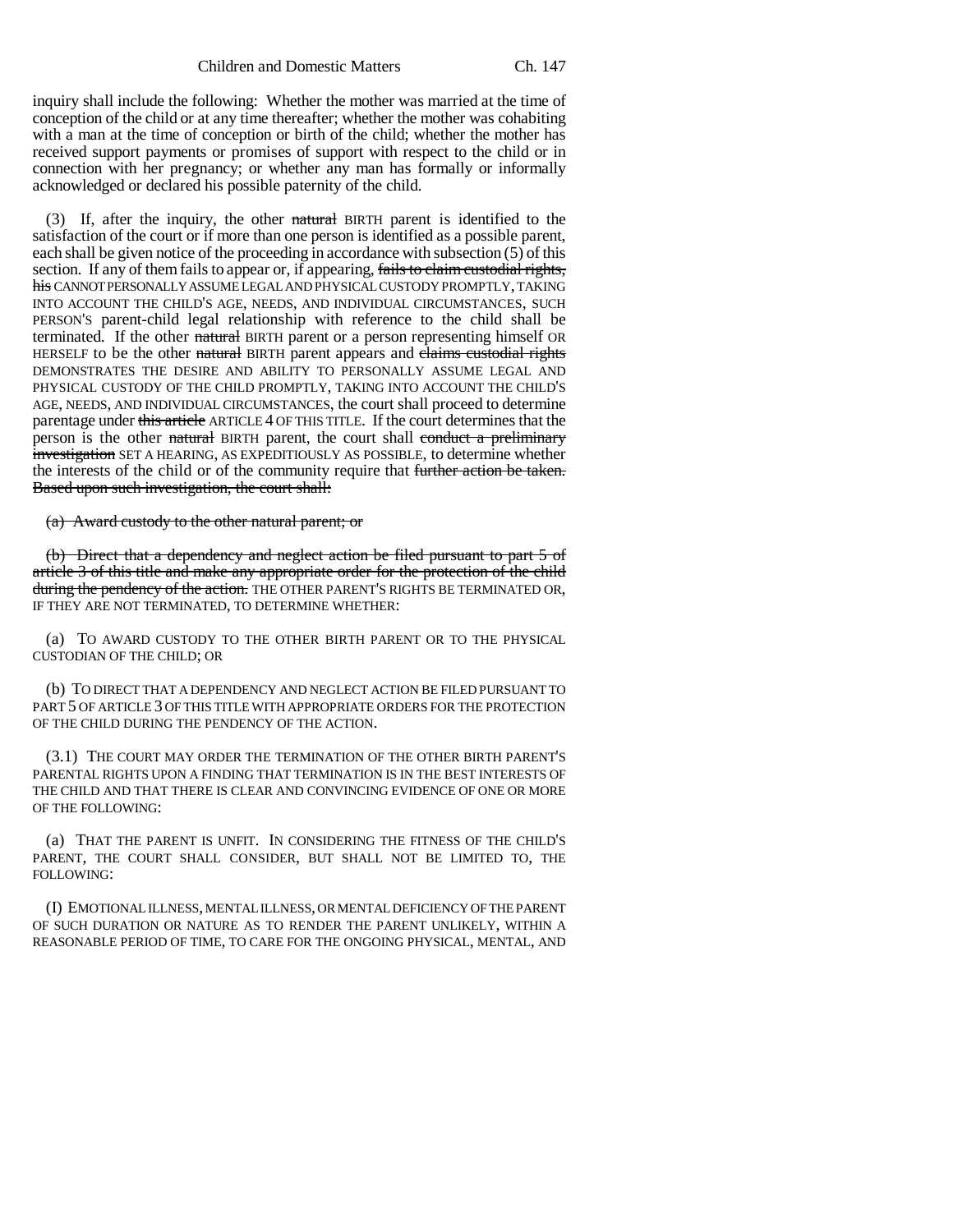EMOTIONAL NEEDS OF THE CHILD;

(II) A SINGLE INCIDENT OF LIFE-THREATENING OR GRAVELY DISABLING INJURY OR DISFIGUREMENT OF THE CHILD OR OTHER CHILDREN;

(III) CONDUCT TOWARD THE CHILD OR OTHER CHILDREN OF A PHYSICALLY OR SEXUALLY ABUSIVE NATURE;

(IV) A HISTORY OF VIOLENT BEHAVIOR THAT DEMONSTRATES THAT THE INDIVIDUAL IS UNFIT TO MAINTAIN A PARENT-CHILD RELATIONSHIP WITH THE MINOR;

(V) EXCESSIVE USE OF INTOXICATING LIQUORS OR USE OF CONTROLLED SUBSTANCES, AS DEFINED IN SECTION 12-22-303 (7), C.R.S., THAT AFFECTS THE ABILITY OF THE INDIVIDUAL TO CARE AND PROVIDE FOR THE CHILD;

(VI) NEGLECT OF THE CHILD OR OTHER CHILDREN; AND

(VII) INJURY OR DEATH OF A SIBLING OR OTHER CHILDREN DUE TO PROVEN ABUSE OR NEGLECT BY SUCH PARENT.

(b) THAT THE PARENT HAS NOT ESTABLISHED A SUBSTANTIAL, POSITIVE RELATIONSHIP WITH THE CHILD. THE COURT SHALL CONSIDER, BUT SHALL NOT BE LIMITED TO, THE FOLLOWING IN DETERMINING WHETHER THE PARENT HAS ESTABLISHED A SUBSTANTIAL, POSITIVE RELATIONSHIP WITH THE CHILD:

(I) WHETHER THE PARENT HAS MAINTAINED REGULAR AND MEANINGFUL CONTACT WITH THE CHILD;

(II) WHETHER THE PARENT HAS OPENLY LIVED WITH THE CHILD FOR AT LEAST ONE HUNDRED EIGHTY DAYS WITHIN THE YEAR PRECEDING THE FILING OF THE RELINQUISHMENT PETITION OR, IF THE CHILD IS LESS THAN ONE YEAR OLD AT THE TIME OF THE FILING OF THE RELINQUISHMENT PETITION, FOR AT LEAST ONE-HALF OF THE CHILD'S LIFE; AND

(III) WHETHER THE PARENT HAS OPENLY HELD OUT THE CHILD AS HIS OR HER OWN CHILD.

(c) THAT THE PARENT HAS NOT PROMPTLY TAKEN SUBSTANTIAL PARENTAL RESPONSIBILITY FOR THE CHILD. IN MAKING THIS DETERMINATION THE COURT SHALL CONSIDER, BUT SHALL NOT BE LIMITED TO, THE FOLLOWING:

(I) WHETHER THE PARENT WHO IS THE SUBJECT OF THE PETITION IS SERVED WITH NOTICE AND FAILS TO FILE AN ANSWER, PURSUANT TO RULE 12 OF THE COLORADO RULES OF CIVIL PROCEDURE, OR FAILS TO FILE A PATERNITY ACTION, PURSUANT TO ARTICLE 4 OF THIS TITLE, WITHIN THIRTY DAYS AFTER THE BIRTH OF THE CHILD OR WITHIN THIRTY DAYS AFTER RECEIVING NOTICE THAT HE IS THE FATHER OR LIKELY FATHER OF THE CHILD;

(II) WHETHER THE PARENT HAS FAILED TO PAY REGULAR AND REASONABLE SUPPORT FOR THE CARE OF THE CHILD, ACCORDING TO THAT PARENT'S MEANS; AND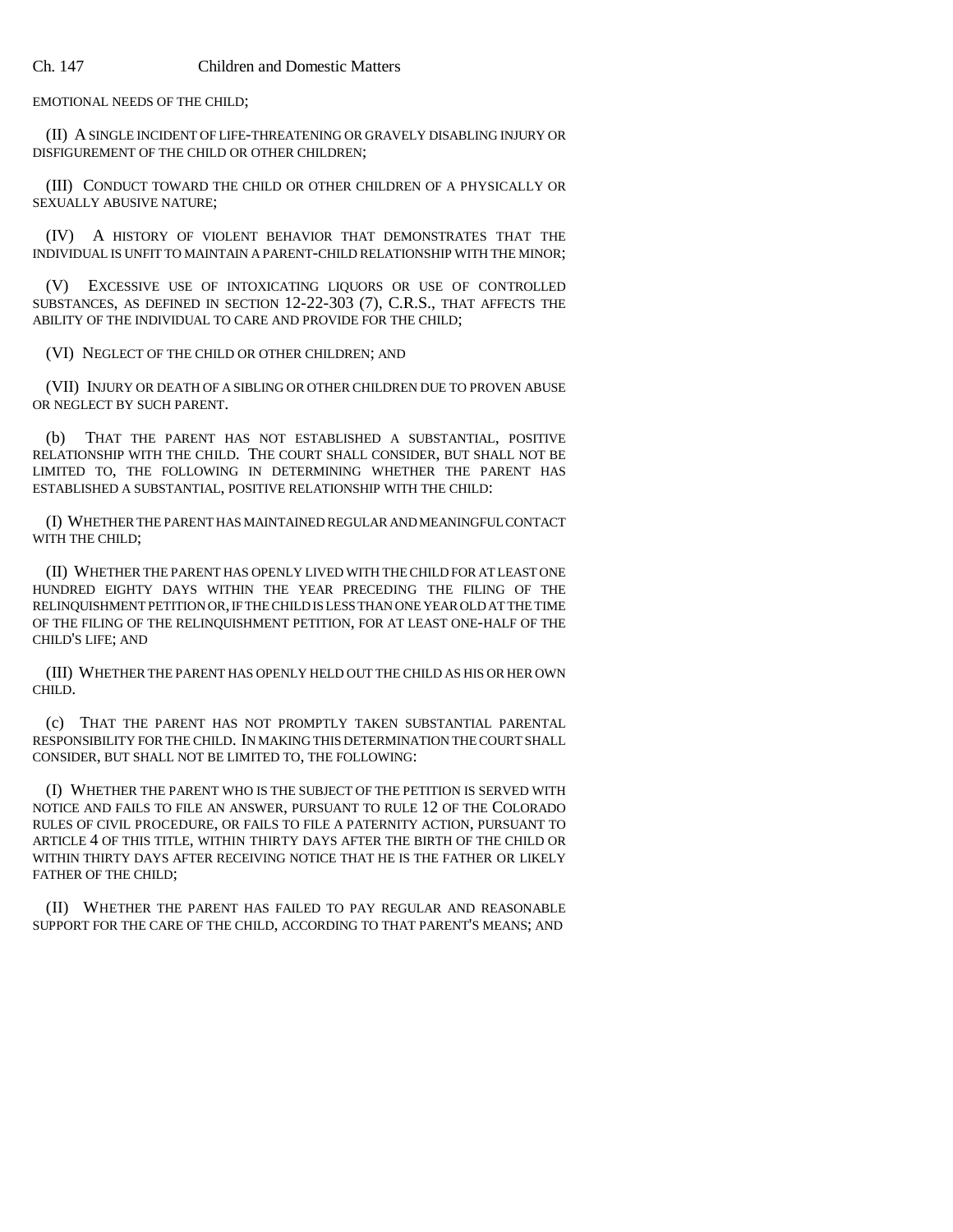(III) WHETHER THE BIRTH FATHER HAS FAILED TO SUBSTANTIALLY ASSIST THE MOTHER IN THE PAYMENT OF THE MEDICAL, HOSPITAL, AND NURSING EXPENSES, ACCORDING TO THAT PARENT'S MEANS, INCURRED IN CONNECTION WITH THE PREGNANCY AND BIRTH OF THE CHILD.

(3.2) IN CONSIDERING THE TERMINATION OF A PARENT'S PARENTAL RIGHTS, THE COURT SHALL GIVE PARAMOUNT CONSIDERATION TO THE PHYSICAL, MENTAL, AND EMOTIONAL CONDITIONS AND NEEDS OF THE CHILD. SUCH CONSIDERATION SHALL SPECIFICALLY INCLUDE WHETHER THE CHILD HAS FORMED A STRONG, POSITIVE BOND WITH THE CHILD'S PHYSICAL CUSTODIAN, THE TIME PERIOD THAT THE BOND HAS EXISTED, AND WHETHER REMOVAL OF THE CHILD FROM THE PHYSICAL CUSTODIAN WOULD LIKELY CAUSE SIGNIFICANT PSYCHOLOGICAL HARM TO THE CHILD.

(3.3) IF THE CHILD IS UNDER ONE YEAR OF AGE AT THE TIME THAT THE RELINQUISHMENT PETITION IS FILED, THERE IS AN AFFIRMATIVE DEFENSE TO ANY ALLEGATIONS UNDER SUBPARAGRAPH (VI) OF PARAGRAPH (a), PARAGRAPH (b), AND PARAGRAPH (c) OF SUBSECTION (3.1) OF THIS SECTION THAT THE PARENT'S NEGLECT, FAILURE TO ESTABLISH A SUBSTANTIAL RELATIONSHIP, OR FAILURE TO TAKE SUBSTANTIAL RESPONSIBILITY FOR THE CHILD WAS DUE TO IMPEDIMENTS CREATED BY THE OTHER PARENT OR PERSON HAVING CUSTODY. A PARENT SHALL DEMONSTRATE SUCH IMPEDIMENTS CREATED BY THE OTHER PARENT OR PERSON HAVING CUSTODY BY A PREPONDERANCE OF THE EVIDENCE.

(3.4) (a) IF THE COURT DETERMINES NOT TO TERMINATE THE NONRELINQUISHING PARENT'S PARENTAL RIGHTS, NOR TO DIRECT THAT A DEPENDENCY AND NEGLECT ACTION BE FILED, THE COURT SHALL PROCEED TO DETERMINE CUSTODY OF THE CHILD, PARENTING TIME WITH THE CHILD, DUTY OF SUPPORT, AND RECOVERY OF CHILD SUPPORT DEBT.

(b) THE COURT SHALL DETERMINE CUSTODY BASED UPON THE BEST INTERESTS OF THE CHILD GIVING PARAMOUNT CONSIDERATION TO THE PHYSICAL, MENTAL, AND EMOTIONAL CONDITIONS AND NEEDS OF THE CHILD.

(c) IF THE CHILD HAS BEEN OUT OF HIS OR HER BIRTH PARENTS' CARE FOR MORE THAN ONE YEAR, IRRESPECTIVE OF INCIDENTAL COMMUNICATIONS OR VISITS FROM THE RELINQUISHING OR NONRELINQUISHING PARENT, THERE IS A REBUTTABLE PRESUMPTION THAT THE BEST INTERESTS OF THE CHILD WILL BE SERVED BY GRANTING CUSTODY TO THE PERSON IN WHOSE CARE THE CHILD HAS BEEN FOR THAT PERIOD. SUCH PRESUMPTION MAY BE OVERCOME BY A PREPONDERANCE OF THE EVIDENCE.

(3.5) NOTWITHSTANDING SUBSECTION (3.4) OF THIS SECTION, THE COURT SHALL GRANT CUSTODY OF THE CHILD TO THE NONRELINQUISHING BIRTH PARENT IF THE COURT FINDS THAT THE BIRTH PARENT HAS THE ABILITY AND THE DESIRE TO ASSUME PERSONALLY LEGAL AND PHYSICAL CUSTODY OF THE CHILD PROMPTLY AND THAT ALL OF THE FOLLOWING EXISTS:

(a) THE NONRELINQUISHING PARENT HAS ESTABLISHED A SUBSTANTIAL, POSITIVE RELATIONSHIP WITH THE CHILD;

(b) THE NONRELINQUISHING PARENT HAS PROMPTLY TAKEN SUBSTANTIAL PARENTAL RESPONSIBILITY FOR THE CHILD; AND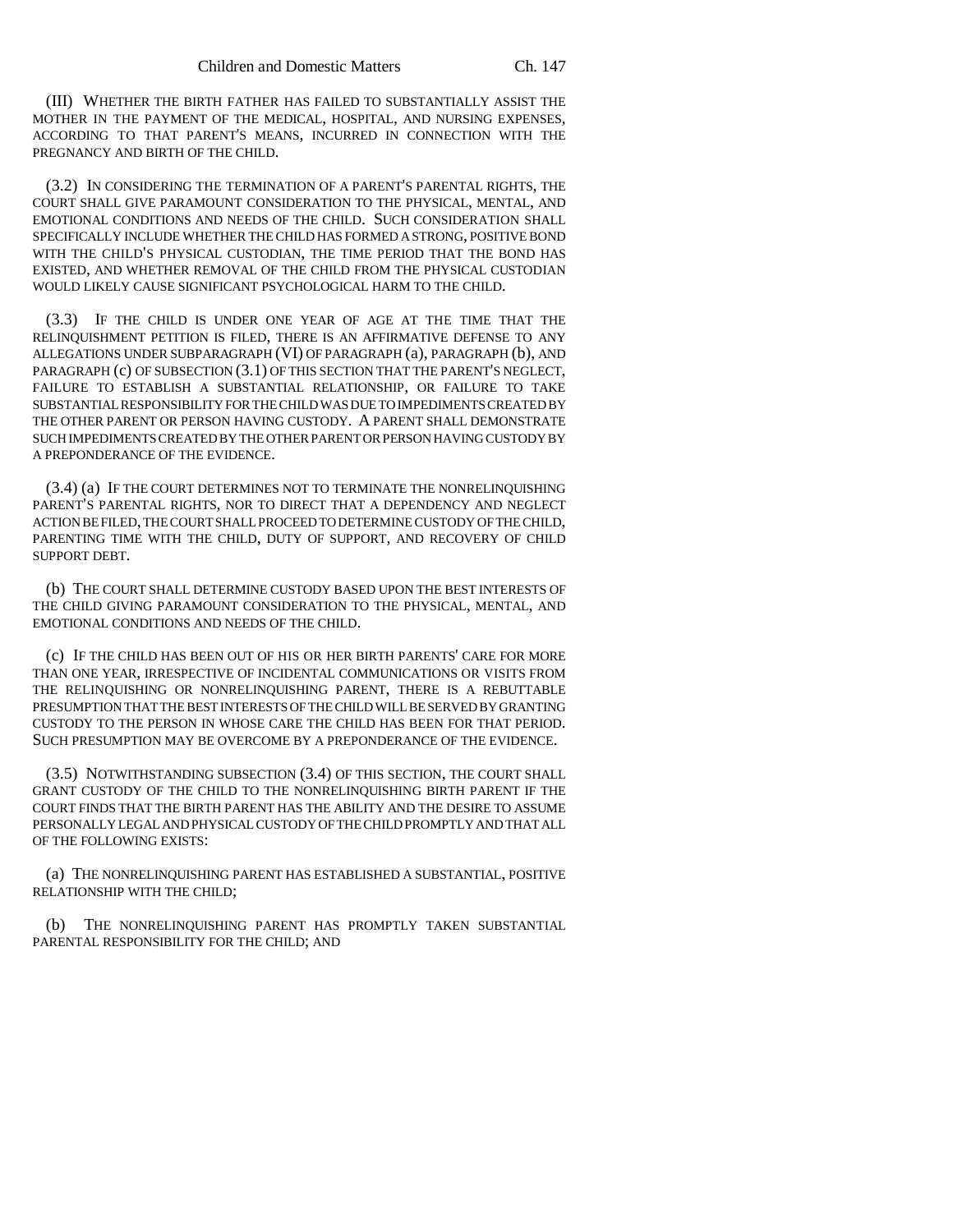## Ch. 147 Children and Domestic Matters

(c) THE AWARD OF CUSTODY TO THE NONRELINQUISHING PARENT IS IN THE BEST INTERESTS OF THE CHILD.

(3.6) EXCEPT FOR A PARENT WHOSE PARENTAL RIGHTS HAVE BEEN RELINQUISHED PURSUANT TO SECTION 19-5-104, A PERSON WHO HAS OR DID HAVE THE CHILD IN HIS OR HER CARE HAS THE RIGHT TO INTERVENE AS AN INTERESTED PARTY AND TO PRESENT EVIDENCE TO THE COURT REGARDING THE NONRELINQUISHING PARENT'S CONTACT, COMMUNICATION, AND RELATIONSHIP WITH THE CHILD. IF CUSTODY IS AT ISSUE PURSUANT TO SUBSECTION (3.4) OF THIS SECTION, SUCH PERSON ALSO HAS THE RIGHT TO PRESENT EVIDENCE REGARDING THE BEST INTERESTS OF THE CHILD AND HIS OR HER OWN SUITABILITY AS A PLACEMENT FOR THE CHILD.

(4) If, after the inquiry, the court is unable to identify the other natural BIRTH parent or any other possible natural BIRTH parent and no person has appeared claiming to be the other natural BIRTH parent and claiming custodial rights, the court shall enter an order terminating the unknown natural BIRTH parent's parent-child legal relationship with reference to the child. Subject to the disposition of an appeal upon the expiration of three months THIRTY DAYS after an order terminating a parent-child legal relationship is issued under SUBSECTION (3) OF THIS SECTION OR this subsection (4), the order cannot be questioned by any person, in any manner, or upon any ground, except fraud upon the court or fraud upon a party. UPON AN ALLEGATION OF FRAUD, THE TERMINATION ORDER CANNOT BE QUESTIONED BY ANY PERSON, IN ANY MANNER OR UPON ANY GROUND, AFTER THE EXPIRATION OF NINETY DAYS FROM THE DATE THAT THE ORDER WAS ENTERED.

(5) Notice of the proceeding shall be given to every person identified as the natural OTHER BIRTH parent or a possible natural BIRTH parent in the manner appropriate under the Colorado rules of juvenile procedure for the service of process, or in any manner the court directs. THE NOTICE SHALL INFORM THE PARENT OR ALLEGED PARENT WHOSE RIGHTS ARE TO BE DETERMINED THAT FAILURE TO FILE AN ANSWER OR TO APPEAR WITHIN TWENTY DAYS AFTER SERVICE AND, IN THE CASE OF AN ALLEGED FATHER, FAILURE TO FILE A CLAIM OF PATERNITY UNDER ARTICLE 4 OF THIS TITLE WITHIN THIRTY DAYS AFTER SERVICE, IF A CLAIM HAS NOT PREVIOUSLY BEEN FILED, MAY LIKELY RESULT IN TERMINATION OF THE PARENT'S OR THE ALLEGED PARENT'S PARENTAL RIGHTS TO THE MINOR. Proof of giving the notice shall be filed with the court before the petition is heard. If no person has been identified as the natural BIRTH parent, or a possible parent, the court on the basis of all information available, shall determine whether publication or public posting of notice of the proceeding is likely to lead to identification and, if so, shall order THAT NOTICE BE PROVIDED TO ALL POSSIBLE PARENTS BY publication or public posting OF THE NOTICE at times and in places and manner it THE COURT deems appropriate.

**SECTION 4.** 19-5-107, Colorado Revised Statutes, 1986 Repl. Vol., as amended, is repealed as follows:

**19-5-107. When notice of relinquishment proceedings required.** If one parent relinquishes or proposes to relinquish or consents to the adoption of a child who has another presumed parent under section 19-4-105 (1), another parent whose relationship to the child has been determined by a court, or another parent as to whom the child is a legitimate child under prior law of this state or under the law of another jurisdiction, such other parent shall be given notice of the relinquishment proceedings